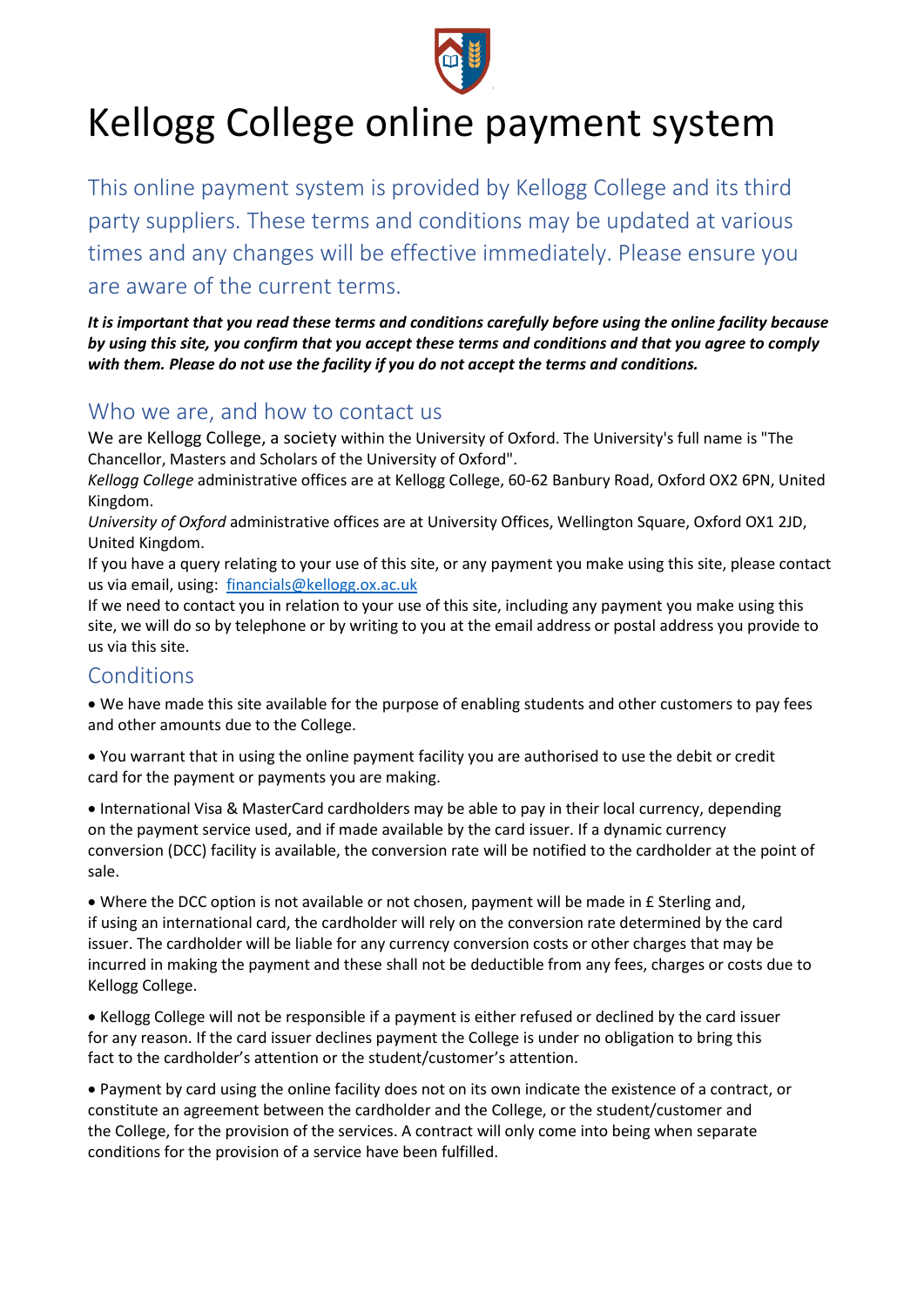

• In no event will Kellogg College, its suppliers, or any other third party suppliers mentioned on this site, be liable (to the extent permitted by law) for any loss or damage (including without limitation, those resulting from lost profits, lost data or business interruption), arising from or in connection with your use, inability to use, or the results of use of this site, any websites linked to this site, or the materials or information contained at any or all such sites.

• We are the owner or the licensee of all intellectual property rights in this site, and in the material and trademarks published on it. Those works are protected by copyright and trademark laws and treaties around the world. All such rights are reserved, and you are not permitted to use them without our approval.

• We may make changes to these terms from time to time. Every time you wish to use this site, please check these terms to ensure you understand the terms that apply at the time.

• We may update and change this site from time to time.

• Although we make reasonable efforts to update the information on this site, we make no representations, warranties or guarantees, whether explicit or implied, that the content on our site is accurate, complete or up to date.

• This site is made available free of charge.

• We do not guarantee that this site, or any content thereon, will always be available or be uninterrupted. We may suspend or withdraw, or restrict the availability of all or any part of this site for business or operational reasons. We will try to give you reasonable notice of any suspension or withdrawal.

• If any part of these terms is declared invalid for any reason by a court of competent jurisdiction, this will not affect the validity of any remaining part of the terms. Any such remaining part will remain in full force and effect as if the invalid part of the terms had been eliminated.

• These terms of use, their subject matter and their formation (and any non-contractual disputes or claims), are governed by the law of England and Wales. We both agree to the exclusive jurisdiction of the courts of England and Wales.

# Refund Policy

• Refunds of Student Course Fees are provided in accordance with the University Regulations. Further details can be found on the University of Oxford website: http://www.ox.ac.uk/students/fees-funding/fees/liability/payments

• For all other refunds of payments made please contact the relevant department head at Kellogg College, or alternatively email financials@kellogg.ox.ac.uk with the query.

• Refunds are made back to the original payment card in compliance with banking and card rules.

#### **Security**

• All card payment details entered through the payment gateways are encrypted and the communications between the gateway and the Payment Service Provider's site are also encrypted.

• The College will not be liable for any failure by the cardholder making the payment to properly protect their details being seen by other persons or otherwise obtained by such persons during the online payment process, or in respect of any omission to provide accurate information in the course of the online payment process.

## Service Provider

• The cardholder will receive an email either confirming that the payment has been authorised by their cardholding bank, or declined.

• The online card payment details are not collected by Kellogg College but by the Payment Service Provider.

• We aim to show all authorised card payments relevant to student or other customer accounts by the end of the next working day.